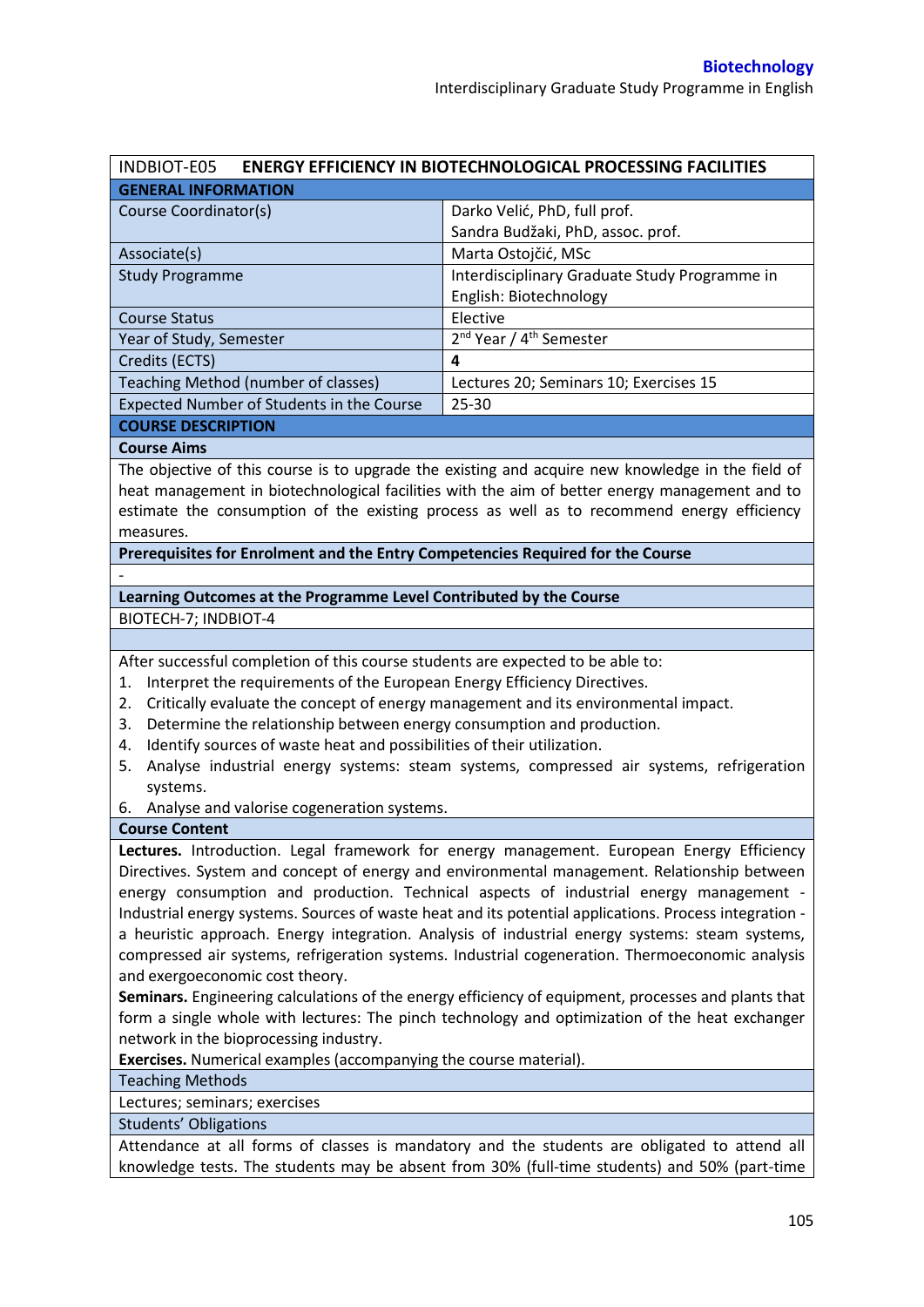## **Biotechnology**

Interdisciplinary Graduate Study Programme in English

students) of each of the forms of classes, provided that the absence is justified. An exercise or a seminar which has not been completed must be made up through a midterm exam.

**Monitoring the Activity of the Students** *(Connecting Learning Outcomes, Teaching Methods, and Grading)*

| <b>Class-related</b> | <b>ECTS</b>    | <b>Learning</b> | <b>Student activity</b>        | Evaluation           | <b>Grade points</b> |      |
|----------------------|----------------|-----------------|--------------------------------|----------------------|---------------------|------|
| activity             |                | outcome         |                                | method               | Min.                | Max. |
| Attending classes    | 0.2            | $1 - 6$         | Attendance at<br>classes       | Keeping<br>records   | 5                   | 10   |
| <b>Seminars</b>      | $\mathbf{1}$   | $3-6$           | Seminar paper                  | Oral<br>presentation | 10                  | 25   |
| Exercises            | 0.8            | 4-6             | Attendance at<br>exercises     | Report               | 5                   | 15   |
| Final exam           | $\overline{2}$ | $1-6$           | Studying for the<br>final exam | Written<br>exam      | 30                  | 50   |
| <b>Total</b>         | 4              |                 |                                |                      | 50                  | 100  |

Evaluation of the written part of the final exam

| Percentage of correct answers (%) | Grade |
|-----------------------------------|-------|
| >95.00                            | 50    |
| 90.00-94.99                       | 47    |
| 85.00-89.99                       | 45    |
| 80.00-84.99                       | 40    |
| 75.00-79.99                       | 38    |
| 70.00-74.99                       | 35    |
| 65.00-69.99                       | 33    |
| 60.00-64.99                       | 30    |

# *Forming the final grade:*

The points granted for the final exam are added to the grade points awarded during class attendance. The grading process is conducted by absolute distribution, i.e. based on total achievements, and compared to the numerical system in the following manner:

A – Excellent (5): 90-100 grade points; B – Very Good (4): 80-89.99 grade points; C – Good (3): 65- 79.99 grade points;  $D$  – sufficient (2): 50-64.99 grade points

| Mandatory Literature (available in the library and via other media)                                                                                                                                                            |               |                  |  |  |  |
|--------------------------------------------------------------------------------------------------------------------------------------------------------------------------------------------------------------------------------|---------------|------------------|--|--|--|
| Title                                                                                                                                                                                                                          | Number of     | Availability via |  |  |  |
|                                                                                                                                                                                                                                | copies in the | other media      |  |  |  |
|                                                                                                                                                                                                                                | library       |                  |  |  |  |
| Capehart BL, Turner CW, Kennedy WJ. Guide to Energy                                                                                                                                                                            |               |                  |  |  |  |
| Management, The Fairmont Press, Inc., 2016.                                                                                                                                                                                    |               |                  |  |  |  |
| Kreith K, Goswami DY. Energy Management and Conversation                                                                                                                                                                       |               |                  |  |  |  |
| Handbook. Taylor & Francis Group, LLC, CRP Press, 2017.                                                                                                                                                                        |               |                  |  |  |  |
| A district and the community of the second state of the second state of the second state of the second state of the second state of the second state of the second state of the second state of the second state of the second |               |                  |  |  |  |

### **Additional Literature**

1. Rossiter AP, Jones BP. Energy Management and Efficiency for the Process Industries. John Wiley & Sons, Inc., Hoboken, New Jersey, 2015.

2. LaGrega MD, Buckingham PL, Evans JC, Hazardous Waste Management, 2nd Ed., Waveland Press, Inc., 2010.